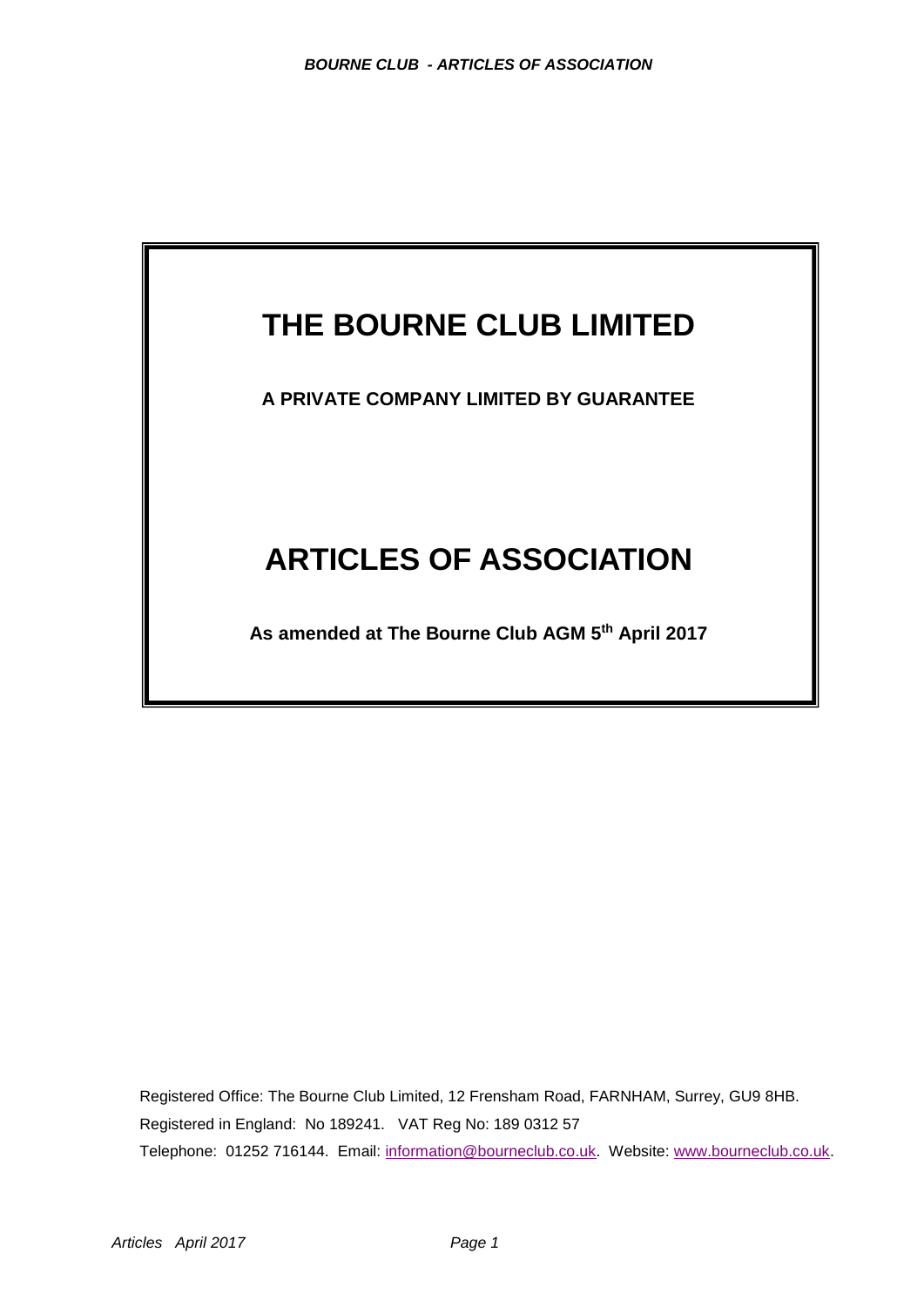# **CONTENTS**

# Page

| 1<br>$\overline{2}$                    |                                                      |  |
|----------------------------------------|------------------------------------------------------|--|
| 3                                      |                                                      |  |
| 4<br>5<br>6<br>7<br>8<br>9<br>10<br>11 |                                                      |  |
|                                        |                                                      |  |
|                                        |                                                      |  |
|                                        | 20.3<br>20.4<br>21.1<br>21.2<br>21.3<br>21.4<br>21.5 |  |
| 23<br>24<br>25<br>26                   |                                                      |  |
|                                        |                                                      |  |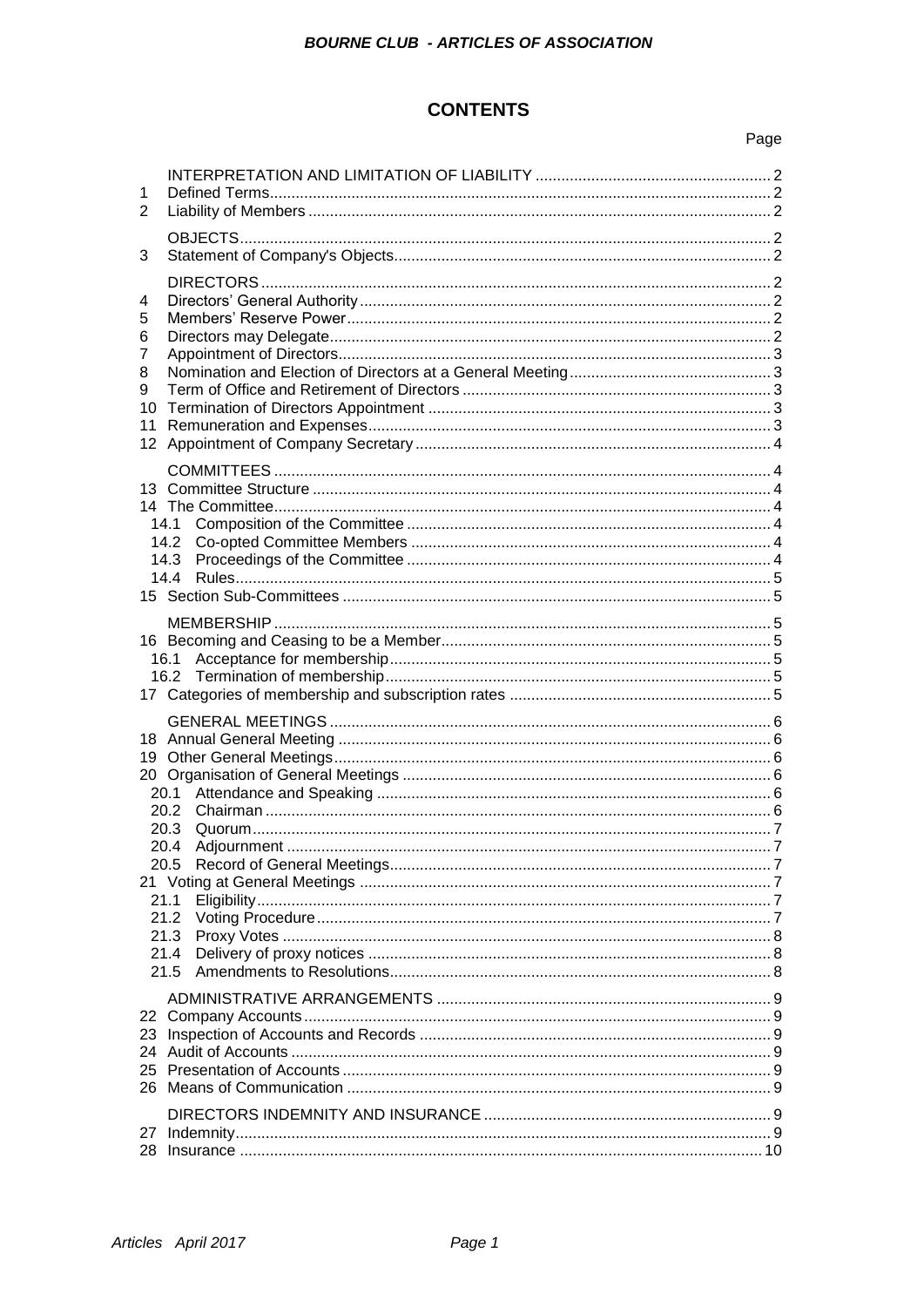# **INTERPRETATION AND LIMITATION OF LIABILITY**

# **1 Defined Terms**

In these Articles:

"the Articles" means the Articles of the Bourne Club Limited.

"the Club" means The Bourne Club.

"the Company" means The Bourne Club Limited.

"the Committee" means the Management Committee of the Bourne Club Limited.

"sub-Committee" means a committee set up by the Committee under their powers to delegate.

"a member" shall mean a person who has complied with Article 16.1

"the President" means the Director elected by the members to act as the President of the Club.

"Rules" mean the Rules of The Bourne Club Limited, determined by the Committee, and consistent with the Articles.

"Section" means a sub-division of the Club for sports or organisational purposes.

"ordinary resolution" means a resolution that is passed by a majority of not less than 50%.

"special resolution" means a resolution that is passed by a majority of not less than 75%.

"writing" means the representation or reproduction of words, symbols or other information in a visible form by any method or combination of methods, whether sent or supplied in electronic form or otherwise.

References to the male gender apply equally to the female gender.

# **2 Liability of Members**

The liability of each member is limited to £1, being the amount that each member undertakes to contribute to the assets of the Company in the event of its being wound up while he is a member or within one year after he ceases to be a member, for:

- (a) Payment of the Company's debts and liabilities contracted before he ceases to be a member;
- (b) Payment of the costs, charges and expenses of winding up; and
- (c) Adjustment of the rights of the contributories among themselves.

# **OBJECTS**

# **3 Statement of Company's Objects**

The objects of the Company are to provide sports and leisure facilities for its members.

# **DIRECTORS**

# **4 Directors' General Authority**

Subject to the Articles, the Directors are responsible for the management of the Company's business, for which purpose they may exercise all the powers of the Company.

# **5 Members' Reserve Power**

The members may, by special resolution, direct the Directors to take, or refrain from taking, specified action. No such special resolution invalidates anything that the Directors have done before the passing of the resolution.

# **6 Directors may Delegate**

(1) Subject to the Articles, the Directors may delegate any of the powers which are conferred on them under the Articles:

- (a) To such person or committee;
- (b) By such means (including by power of attorney);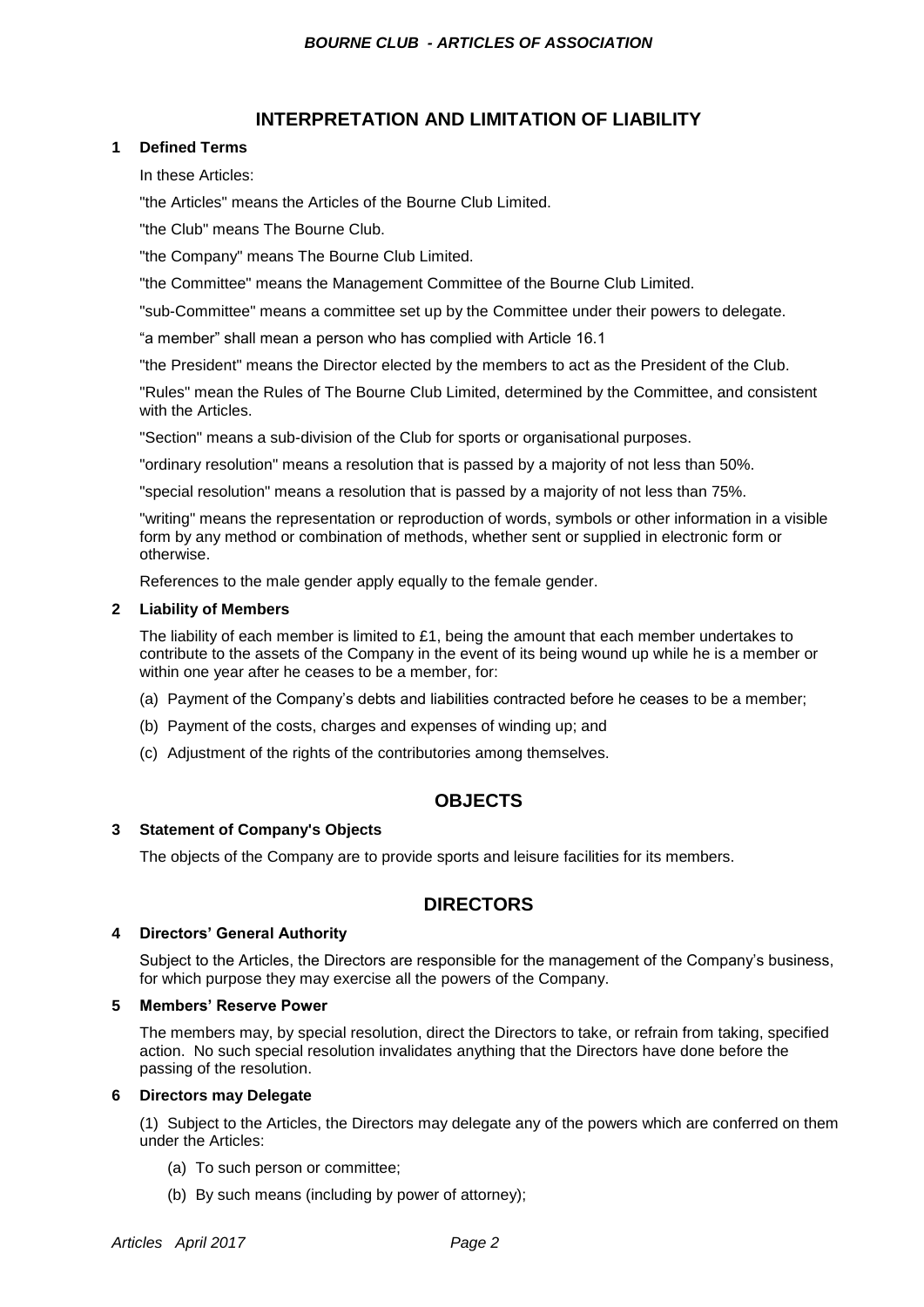- (c) To such an extent;
- (d) In relation to such matters or territories; and
- (e) On such terms and conditions;

as they think fit.

(2) The Directors may revoke any delegation in whole or part, or alter its terms and conditions.

# **7 Appointment of Directors**

(1) Any member of the Company who has attained eighteen years of age and who is willing to act as a Director, and is permitted by law to do so, may be appointed to be a Director:

- (a) By ordinary resolution of the members at a General Meeting, or
- (b) By a simple majority decision of the Directors.

(2) There shall be a minimum of six and a maximum of twelve Directors, of whom one will be appointed President of the Club and one will be appointed Director of Finance.

(3) The Company may by ordinary resolution increase or reduce the number of Directors.

# **8 Nomination and Election of Directors at a General Meeting**

(1) The election of the President, the Director of Finance, and the other Directors shall be by ordinary resolution at an Annual General Meeting of the Company.

(2) Nominations in writing, including signed acceptance by the nominee, duly proposed and seconded by members of the Company qualified to vote at the meeting, shall be delivered to the Company Secretary at the Registered Office of the Company at least twenty-one clear days before the Annual General Meeting at which the respective elections are to take place. No member of the Company may propose or second more than one nomination. Nominations shall be included in the documents issued for the Annual General Meeting.

# **9 Term of Office and Retirement of Directors**

(1) The term of office of Directors is from the Annual General Meeting at which they are elected until the second succeeding Annual General Meeting. They shall then be eligible for re-election.

(2) The President may serve two terms only, unless no other member is proposed, when he may be re-elected for a successive term. The President may, on standing down, be re-elected as a Director.

(3) The other Directors should retire after serving four years unless there are insufficient nominated members proposed for election to replace them, in which case retirement shall be determined by agreement of the Directors.

# **10 Termination of Directors Appointment**

A Director shall be disqualified and removed from his appointment if:

- (a) He ceases to be a Director by virtue of any provision of the Companies Act 2006 or is prohibited from being a Director by law;
- (b) A bankruptcy order is made against that person;
- (c) A composition is made with that person's creditors generally in satisfaction of that person's debts;
- (d) A registered medical practitioner who is treating that person gives a written opinion to the Company stating that that person has become physically or mentally incapable of acting as a Director and may remain so for more than three months;
- (e) By reason of that person's mental health, a court makes an order which wholly or partly prevents that person from personally exercising any powers or rights which that person would otherwise have;
- (f) Notification is received by the Company from the Director that the Director is resigning from office, and such resignation has taken effect in accordance with its terms.

# **11 Remuneration and Expenses**

(1) Directors shall not receive remuneration.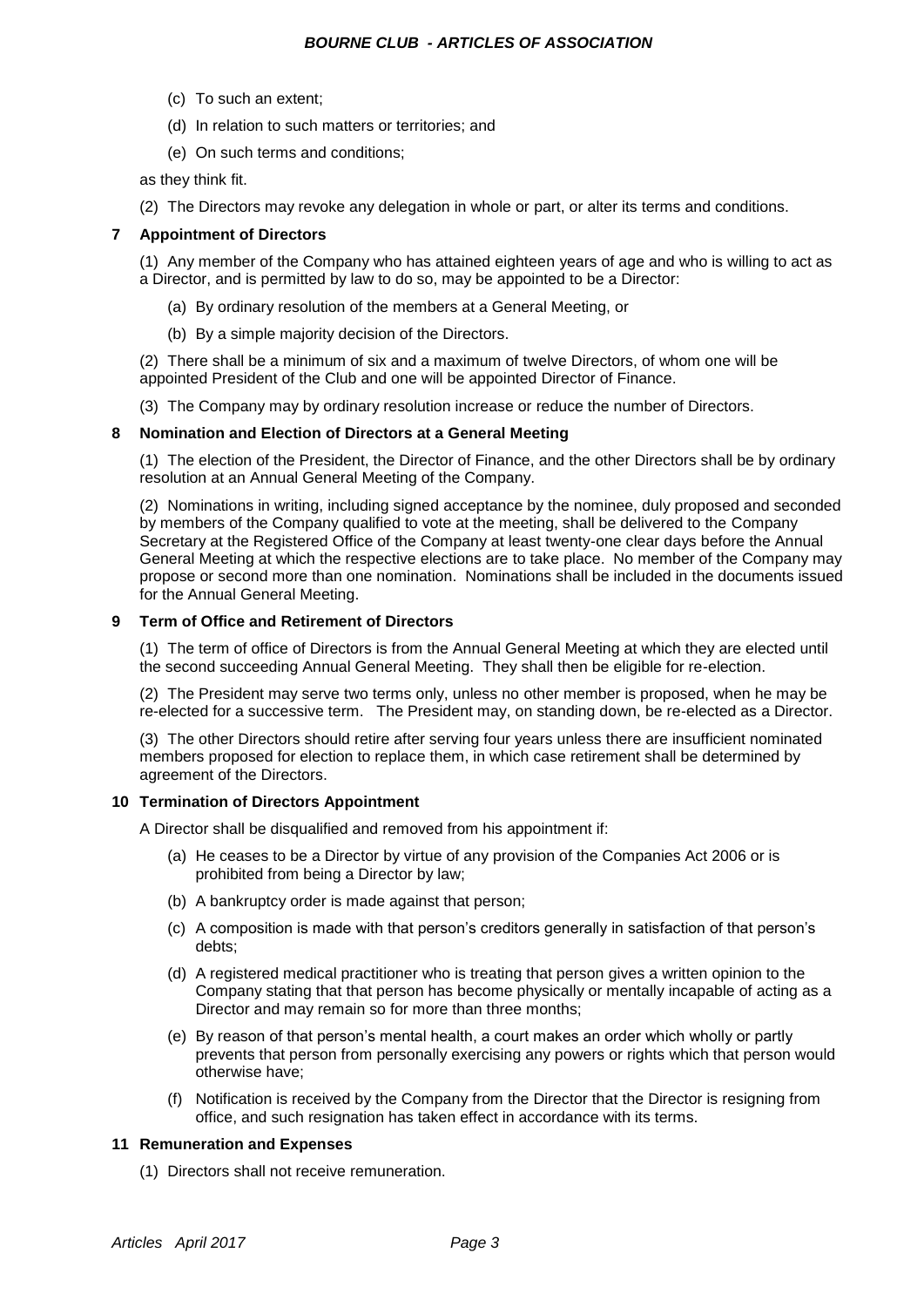# *BOURNE CLUB - ARTICLES OF ASSOCIATION*

(2) The Company may pay any reasonable expenses which the Directors properly incur in connection with the exercise of their powers and the discharge of their responsibilities in relation to the Company.

# **12 Appointment of Company Secretary**

The Company Secretary shall be appointed by the Directors upon such terms and conditions as they decide.

# **COMMITTEES**

# **13 Committee Structure**

For the purpose of managing the business of the Company the Directors:

- (a) Shall form a Committee; and
- (b) Shall delegate the management of Section activities to Section sub-Committees.

# **14 The Committee**

# **14.1 Composition of the Committee**

- (1) The Committee shall be composed of:
	- (a) The President of the Club;
	- (b) The other Directors, appointed under Article 7;
	- (c) The Chairman or other representative member of Section sub-Committees who may also be Directors. The choice of these Section sub-Committees may be changed as the Committee decides, but they shall not exceed five in number.

(2) The Company may by ordinary resolution increase or reduce the number of members of the Committee.

# **14.2 Co-opted Committee Members**

The Committee shall have the power to appoint any member of the Club who has attained the age of eighteen to be a co-opted member of the Committee, either to fill a vacancy upon a Director resigning or otherwise ceasing to hold office, or as an additional member. A co-opted member so appointed shall hold office until the next Annual General Meeting of the Company, and will then retire and be eligible for nomination and election in accordance with the procedure above. (Article 8.) Co-opted members shall have voting rights on the Committee.

# **14.3 Proceedings of the Committee**

(1) The President shall be the Chairman of the Committee, and the Committee shall appoint one of the other Directors to be the vice-Chairman. The Committee may by simple resolution terminate the vice-Chairman's appointment at any time.

(2) There shall be an ordinary meeting of the Committee once in each calendar month with the exception of August. In addition, the Chairman may, and the Company Secretary on the requisition of at least six members of the Committee must, summon a special meeting of the Committee at any time.

(3) The Secretary shall arrange for the distribution of notices convening the meetings, the agenda, and the minutes of the meetings.

(4) The quorum necessary for the transaction of the business of the Committee at an ordinary meeting shall be six members..

(5) If the Chairman is not present within five minutes after the time appointed for a meeting of the Committee, the vice-Chairman shall take the Chair. If neither are present, the members present may appoint one of their number to be Chairman of the meeting.

(6) Decisions to be taken at any meetings of the Committee shall be resolved by a simple majority of votes. In all cases of an equality of votes, the Chairman shall have a second or casting vote.

(7) Minutes shall be taken of all meetings of the Committee, and the Company Secretary shall keep these records for at least ten years.

(8) Subject to the provisions of these Articles, the Committee may regulate their proceedings as they think fit.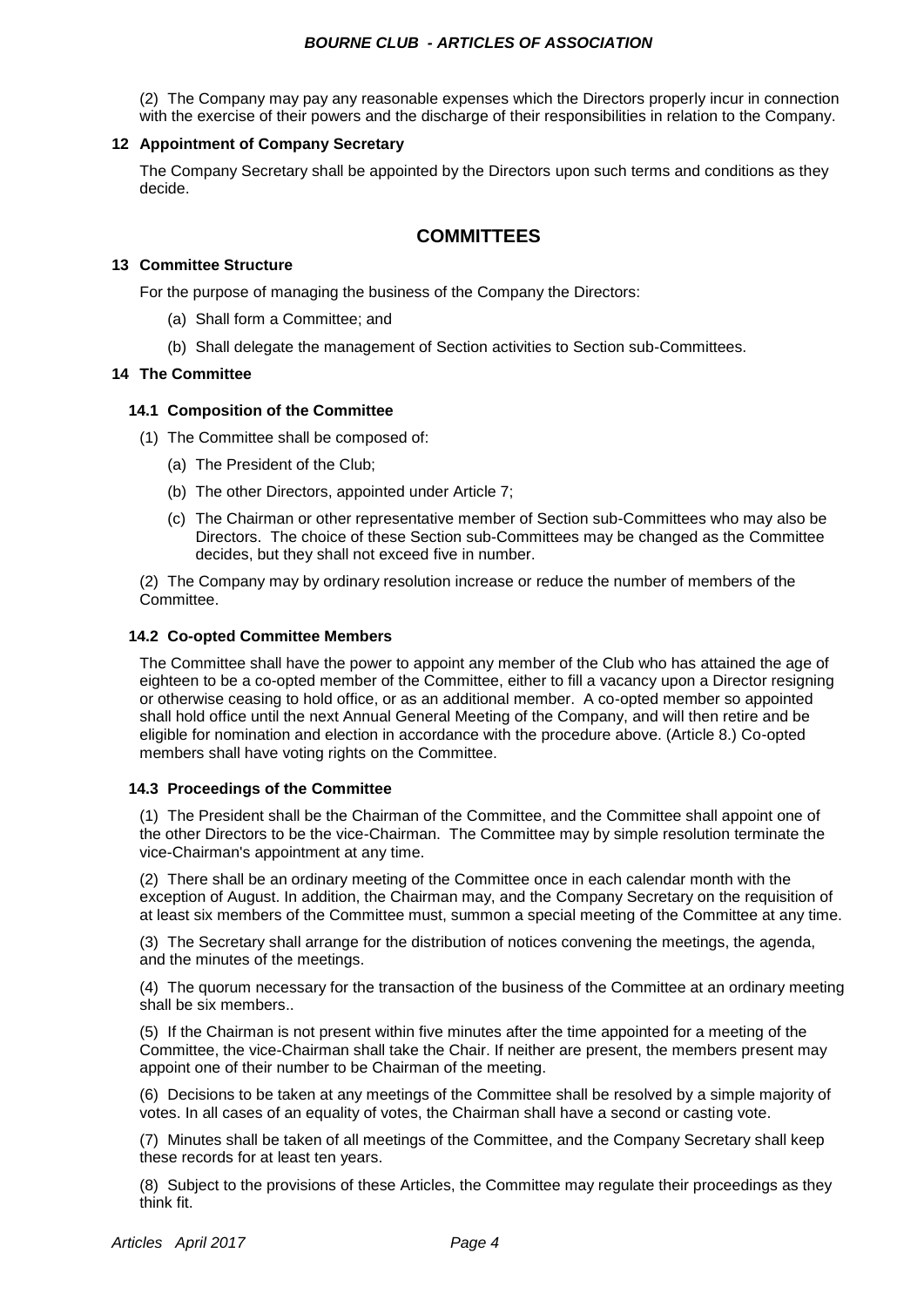# **14.4 Rules**

The Committee shall produce Rules, consistent with the Articles, for the day-to-day management and conduct of the Club.

# **15 Section Sub-Committees**

(1) The principal Sections, as determined by the Committee, and not exceeding five in number, shall form Section sub-Committees.

- (2) The Section sub-Committees:
	- (a) Shall manage their own programme of activities.
	- (b) May draw up Rules for their Sections, defining their composition, the procedure for election and term of office of sub-committee members, their duties, and procedures. Section Rules, and any subsequent amendments to them, must be approved by the Committee, and are subordinate to Club Rules.
	- (c) Shall endeavour to ensure that the cost of events they organise is funded by the Section and does not incur a financial deficit unless previously authorised by the Committee.

(3) Section sub-Committee Chairmen shall be members of the Committee. They, or in their absence their representatives, shall attend Committee meetings and provide a report of Section activities to the Committee.

# **MEMBERSHIP**

# **16 Becoming and Ceasing to be a Member**

# **16.1 Acceptance for membership**

No person shall become a member of the Company unless:

- (a) That person has completed an application for membership in a form approved by the Committee, and;
- (b) The Committee has approved the application, and;
- (c) A subscription has been paid.

Membership includes honorary members and long-term members both of whom have voting rights.

# **16.2 Termination of membership**

(1) A member may terminate their membership of the Company by informing the Company Secretary in writing.

- (2) Membership is not transferable to another person.
- (3) A person's membership terminates when that person dies or ceases to exist.

(4) The Committee may suspend or terminate an individual's membership in accordance with the Rules, and in this case there shall be no refund of subscriptions paid.

(5) Members shall be deemed to have terminated their membership if their subscription has not been paid in accordance with the Rules.

# **17 Categories of membership and subscription rates**

Categories of membership and subscription rates shall be determined by the Committee and published in the Rules.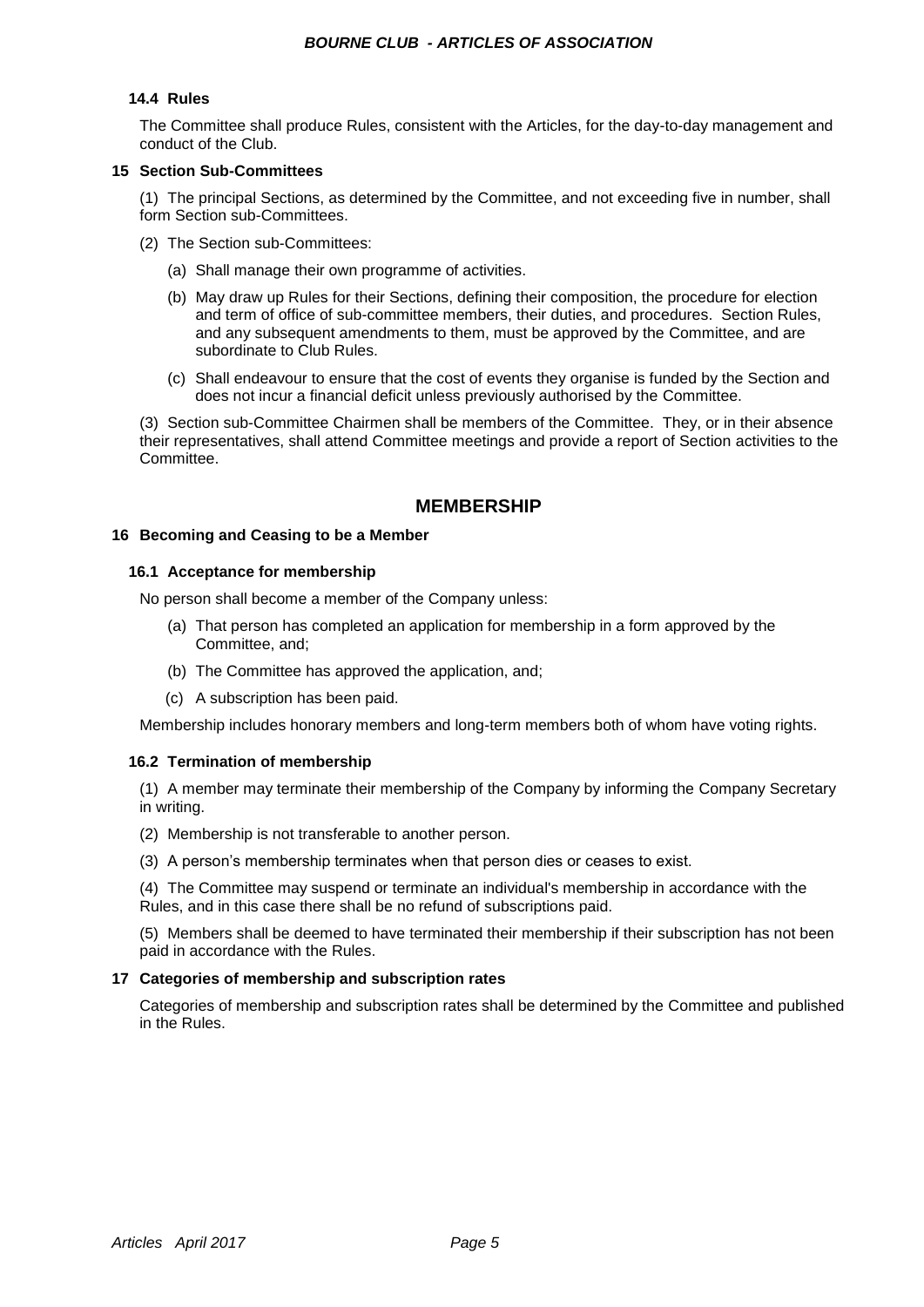# **GENERAL MEETINGS**

# **18 Annual General Meeting**

(1) The Company shall in each year hold a General Meeting as its Annual General Meeting, and shall specify the meeting as such in the notices calling it. The Annual General Meeting shall be held no later than 31st May in each year and not more than fifteen months shall elapse between the date of one Annual General Meeting of the Company and that of the next.

(2) The Annual General Meeting shall be held at a time and place that the Directors appoint, and shall be called by at least twenty-one clear days notice to the members in writing and displayed in the Company's premises.

(3) All documents needed to support the business of the meeting shall be communicated to the members and displayed in the Company's premises not less than twenty-one clear days before the meeting.

# **19 Other General Meetings**

(1) Other General Meetings of the Company shall be held when required, either by a requisition signed by at least five of the Directors, or by a requisition signed by at least 5% of the members entitled to attend and vote at meetings. The proposed change was recommended to bring the club in line with the Companies Act. Such a requisition shall state the objects of the meeting and shall be deposited at the Registered Office of the Company.

(2) On receipt of such a requisition, the Directors shall within seven days call a General Meeting. The meeting shall be held within twenty-one clear days of the notice calling the meeting. The purpose of the meeting, and all documents needed to support the business of the meeting shall be included with the notice calling the meeting, and shall be communicated to members in writing and displayed on the Company's premises.

# **20 Organisation of General Meetings**

# **20.1 Attendance and Speaking**

- (1) All members of the Company except temporary members may attend General Meetings.
- (2) A person is able to exercise the right to vote at a General Meeting when:
	- a. That person is able to vote, during the meeting, on resolutions put to the vote at the meeting, and
	- b. That person's vote can be taken into account in determining whether or not such resolutions are passed at the same time as the votes of all other persons attending the meeting

(3) A person is able to exercise the right to speak at a General Meeting when that person is in a position to communicate to all those attending the meeting, during the meeting, any information or opinions which that person has on the business of the meeting.

(4) The Directors may make whatever arrangements they consider appropriate to enable those attending a general meeting to exercise their rights to speak or vote at it.

(5) The Chairman of the meeting may permit other persons who are not members of the Company to attend and speak at a general meeting.

# **20.2 Chairman**

(1) The President of the Club shall, if he is present, act as Chairman at every General Meeting of the Company. In his absence, or if he is not present within fifteen minutes of the appointed start time, the vice-Chairman of the Directors shall act as Chairman.

(2) If neither of them are present, the Directors present shall elect one of their number to be Chairman and, if there is only one Director present and willing to act, he shall be Chairman of the meeting.

(3) If no Director is willing to act as Chairman, or if no Director is present within fifteen minutes after the time appointed for holding the meeting, the members present and entitled to vote shall choose one of their number to be Chairman.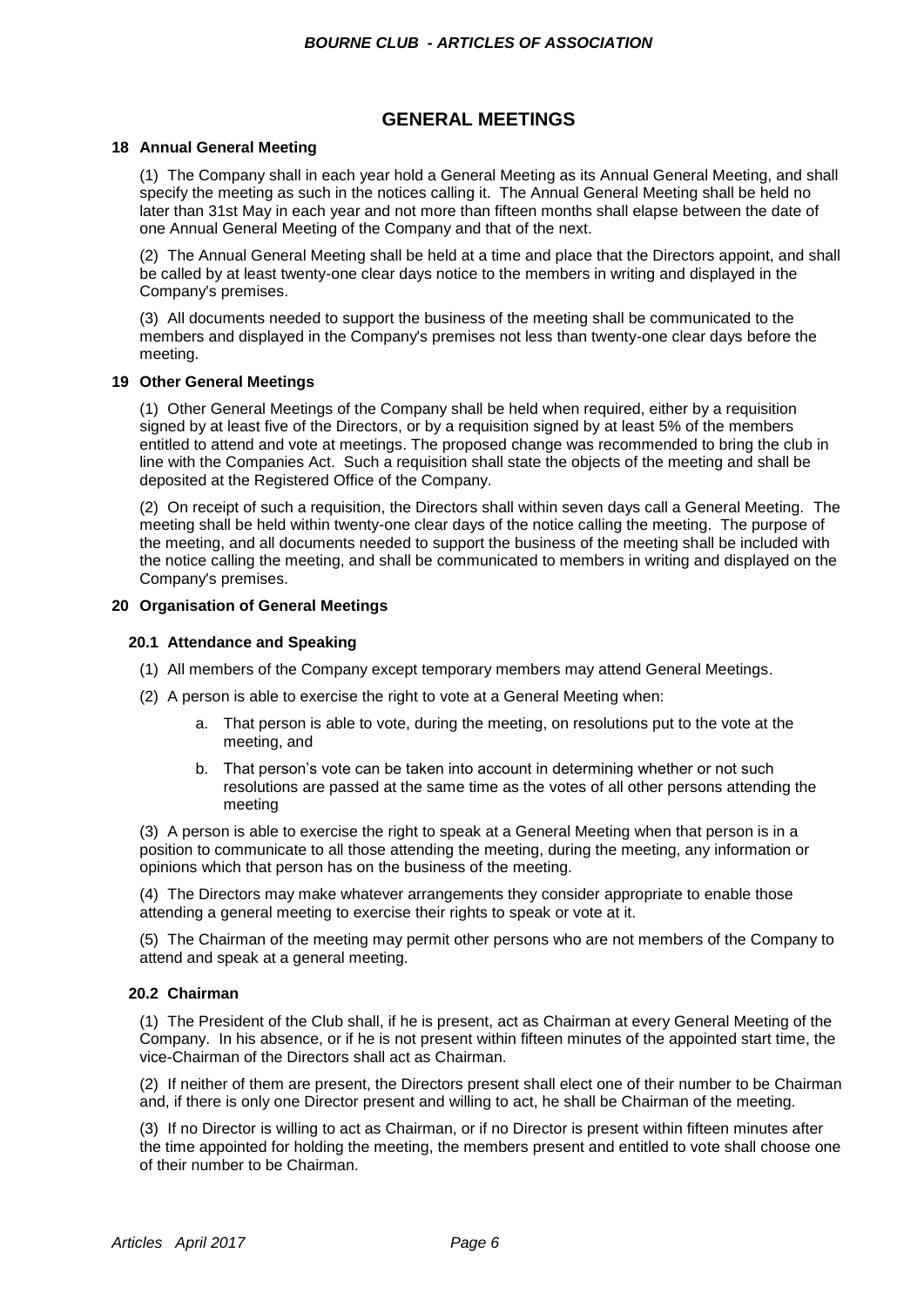# **20.3 Quorum**

(1) No business, other than the appointment of the Chairman, shall be transacted at any General Meeting unless a quorum of twenty members entitled to vote is present.

(2) If a quorum is not present within thirty minutes of the time appointed for an Annual General Meeting or other General Meeting called by the Directors the meeting shall be adjourned to such other time and place as the Directors may determine.

(3) For a General Meeting convened upon the requisition of members, if a quorum is not present within thirty minutes of the time appointed for the meeting to start, the meeting shall be dissolved.

# **20.4 Adjournment**

(1) If the persons attending a General Meeting within thirty minutes of the time at which the meeting was due to start do not constitute a quorum, or if during a meeting a quorum ceases to be present, the chairman of the meeting must adjourn it.

- (2) The chairman of the meeting may adjourn a general meeting at which a quorum is present if:
	- (a) The meeting consents to an adjournment, or
	- (b) It appears to the chairman of the meeting that an adjournment is necessary to protect the safety of any person attending the meeting or ensure that the business of the meeting is conducted in an orderly manner.
- (3) The Chairman of the meeting may adjourn a General Meeting if directed to do so by the meeting.

(4) When adjourning a General Meeting, the chairman of the meeting must either specify the time and place to which it is adjourned, or state that it is to continue at a time and place to be fixed by the Directors, and shall have regard to any directions as to the time and place of any adjournment which may have been given by the meeting.

(5) If the continuation of an adjourned meeting is to take place more than fourteen days after it was adjourned, the Company shall give at least seven clear days' notice of it:

- (a) To the same persons to whom notice of the Company's General Meetings is required to be given, and;
- (b) Containing the same information which such notice is required to contain.

# **20.5 Record of General Meetings**

Minutes of the proceedings of all General Meetings shall be kept for at least ten years from the date of the meeting.

# **21 Voting at General Meetings**

# **21.1 Eligibility**

Members who have not attained the age of eighteen by the date of the General Meeting, and temporary members, shall have no vote. Every other member shall have one vote only, and may appoint a proxy.

# **21.2 Voting Procedure**

- (1) A resolution put to the vote at a General Meeting shall be decided on a show of hands unless a poll is demanded either by the Chairman or by at least two members present and entitled to vote, either before or on the declaration of the result.
- (2) Errors and Disputes
	- a. No objection may be raised to the qualification of any person voting at a general meeting except at the meeting or adjourned meeting at which the vote objected to is tendered, and every vote not disallowed at the meeting is valid
	- b. Any such objection must be referred to the Chairman of the meeting whose decision is final.

(3) Unless a poll is demanded, a declaration by the Chairman that a resolution has been carried, or carried unanimously, or by a particular majority, or lost, or not carried by a particular majority, an entry to that effect in the minutes of the meeting shall be conclusive evidence of the result.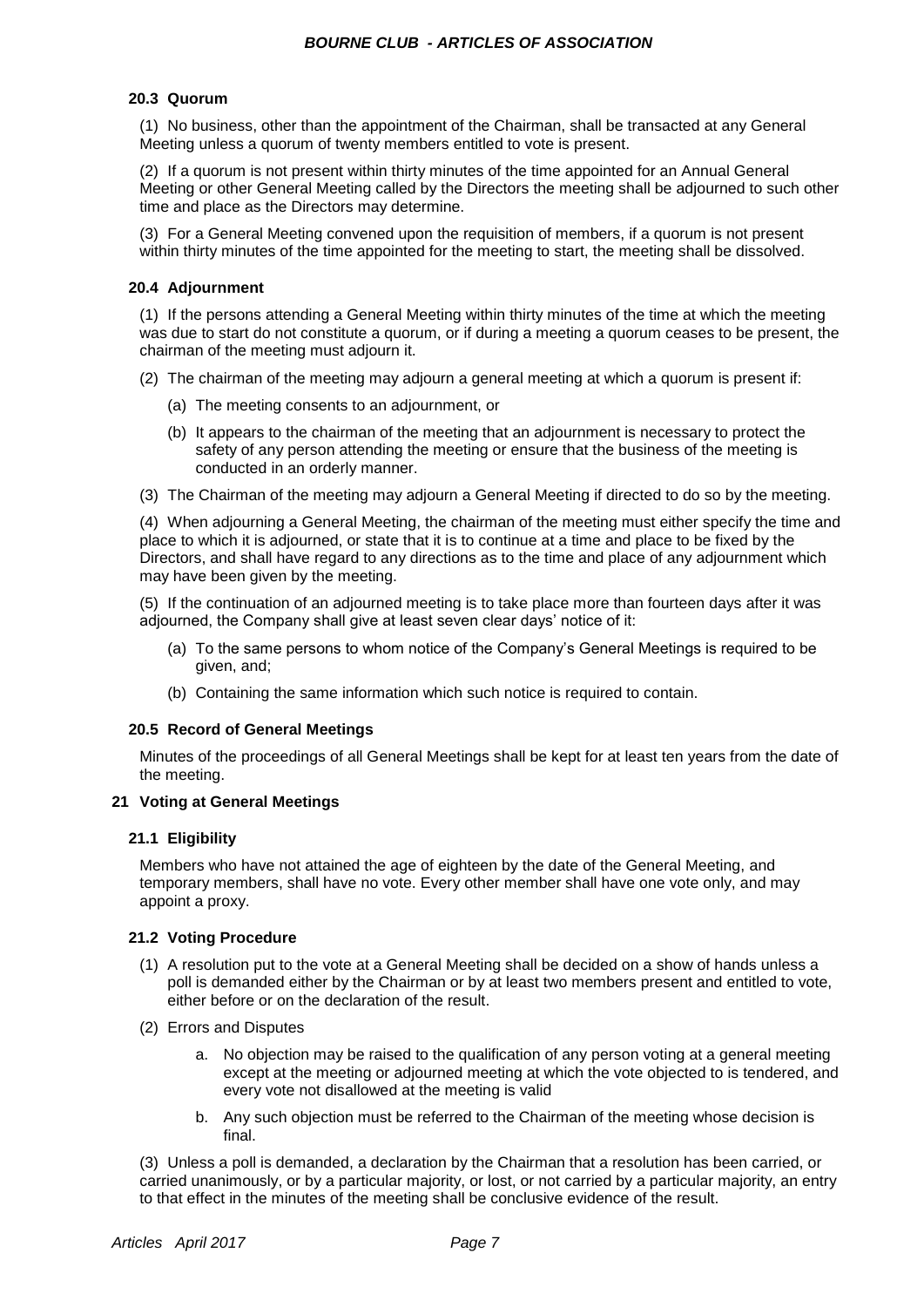# *BOURNE CLUB - ARTICLES OF ASSOCIATION*

(4) A poll shall be taken as the Chairman directs and he may appoint scrutineers (who need not be members) and fix a time and place for declaring the result of the poll. The result of the poll shall be deemed to be the resolution of the meeting at which the poll was demanded.

# **21.3 Proxy Votes**

- (1) Proxies may only validly be appointed by a notice in writing (a "proxy notice") which:
	- (a) States the name and address of the member appointing the proxy;
	- (b) Identifies the person appointed to be that member's proxy and the General Meeting in relation to which that person is appointed;
	- (c) Is signed by the member appointing the proxy, or is authenticated in such manner as the Directors may determine; and
	- (d) Is delivered to the Company in accordance with the instructions contained in the notice of the General Meeting to which they relate.

(2) The Company may require proxy notices to be delivered in a particular form, and may specify different forms for different purposes.

(3) Proxy notices may specify how the proxy appointed under them is to vote (or that the proxy is to abstain from voting) on one or more resolutions.

- (4) Unless a proxy notice indicates otherwise, it must be treated as:
	- (a) Allowing the person appointed under it as a proxy discretion as to how to vote on any ancillary or procedural resolutions put to the meeting, and
	- (b) Appointing that person as a proxy in relation to any adjournment of the general meeting to which it relates as well as the meeting itself.

# **21.4 Delivery of proxy notices**

(1) A person who is entitled to attend, speak or vote (either on a show of hands or on a poll) at a general meeting remains so entitled in respect of that meeting or any adjournment of it, even though a valid proxy notice has been delivered to the Company by or on behalf of that person.

(2) An appointment under a proxy notice may be revoked by delivering to the Company a notice in writing given by or on behalf of the person by whom or on whose behalf the proxy notice was given.

(3) A notice revoking a proxy appointment only takes effect if it is delivered before the start of the meeting or adjourned meeting to which it relates.

(4) If a proxy notice is not executed by the person appointing the proxy, it must be accompanied by written evidence of the authority of the person who executed it to execute it on the appointer's behalf.

# **21.5 Amendments to Resolutions**

- (1) An ordinary resolution to be proposed at a general meeting may be amended by ordinary resolution if
	- a. Notice of the proposed amendment is given to the Company in writing by a person entitled to vote at the General Meeting at which it is proposed not less than 48 hours before the meeting is to take place (or such later time as the chairman of the meeting may determine) and
	- b. The proposed amendment does not, in the reasonable opinion of the chairman of the meeting, materially alter the scope of the resolution
- (2) A special resolution to be proposed at a general meeting may be amended by ordinary resolution if
	- a. The chairman of the meeting proposes the amendment at the general meeting at which the resolution is to be proposed, and
	- b. The amendment does not go beyond what is necessary to correct a grammatical or other non-substantive in the resolution.
- (3) If the chairman of the meeting, acting in good faith, wrongly decides that an amendment to a resolution is out of order, the chairman's error does not invalidate the vote on that resolution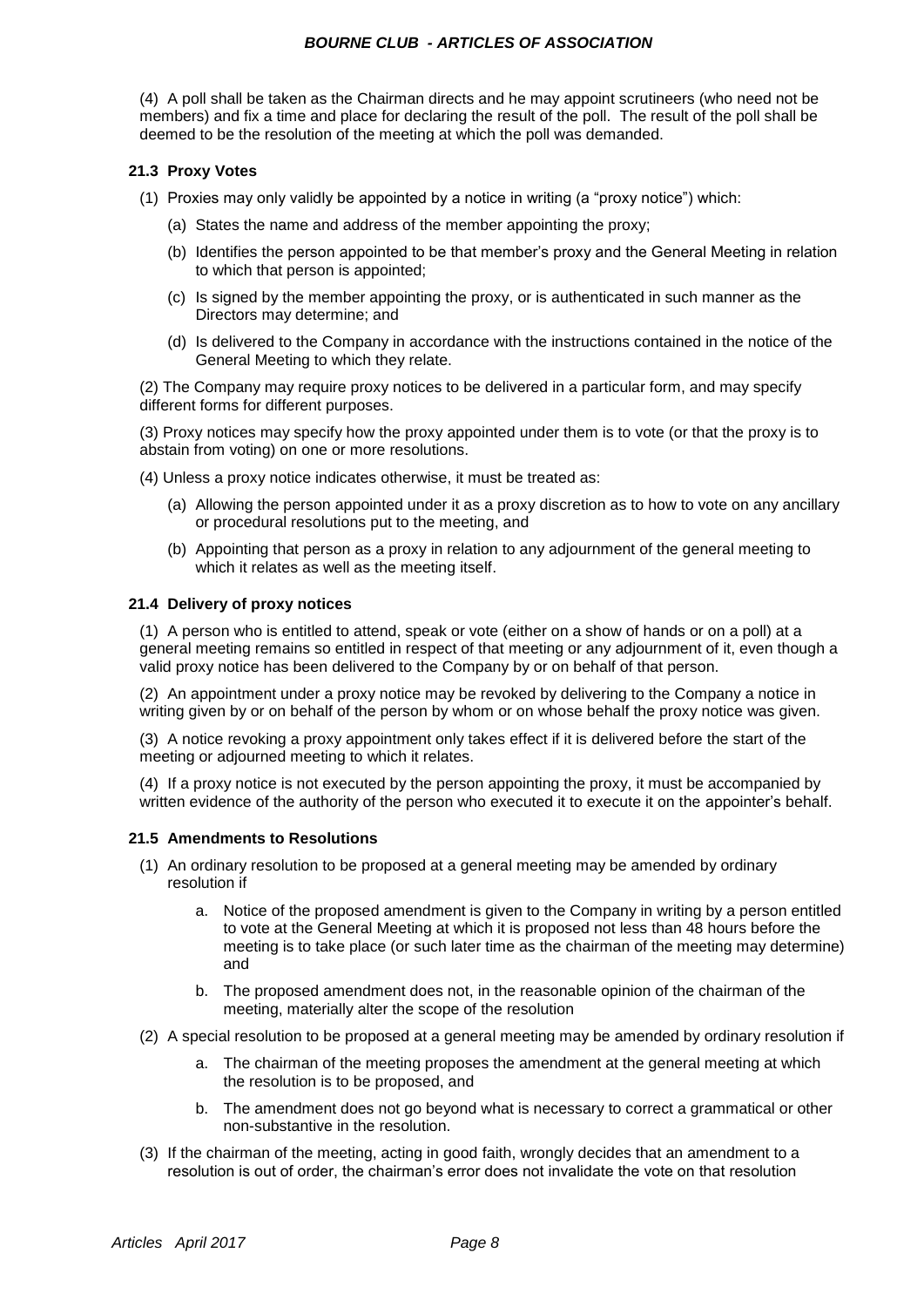# **ADMINISTRATIVE ARRANGEMENTS**

# **22 Company Accounts**

- (1) The Directors shall cause proper books of accounts to be kept with respect to:
	- (a) All sums of money received and expended by the Company and the matters in respect of which the receipt and expenditure takes place;
	- (b) All sales and purchases of goods by the Company;
	- (c) The assets and liabilities of the Company.

(2) The records of the accounts shall give a true and fair view of the state of the Company's financial affairs and transactions.

(3) The records of the accounts shall be kept at the Registered Office of the Company, or at such other place as the Directors think fit, and shall always be open to the inspection of the Directors.

(4) The record of accounts shall be kept for seven years, or longer if necessary to comply with legislation.

# **23 Inspection of Accounts and Records**

Except as provided by law, or authorised by the Directors, or by an ordinary resolution of the Company, no person is entitled to inspect any of the Company's accounting or other records or documents merely by virtue of being a member.

# **24 Audit of Accounts**

Auditors may be appointed and their duties regulated in accordance with the Companies Act 2006.

# **25 Presentation of Accounts**

A summary of the Company's financial accounts shall be prepared in accordance with the Companies Act 2006. It shall include Income and Expenditure, Balance Sheet, and supporting explanatory notes, and any auditor's communication or report, and shall be published on the website and laid before the members at the Annual General Meeting. The summary of the accounts and supporting documents shall be sent to members not less than twenty-one clear days before the Annual General Meeting.

# **26 Means of Communication**

(1) Subject to the Articles, anything sent or supplied by or to the Company under the Articles may be sent or supplied in any way in which the Companies Act 2006 provides for documents or information which are authorised or required by any provision of that Act to be sent or supplied by or to the Company.

(2) Subject to the Articles, any notice or document to be sent or supplied to a Director in connection with the taking of decisions by Directors may also be sent or supplied by the means by which that Director has asked to be sent or supplied with such notices or documents for the time being.

(3) A Director may agree with the Company that notices or documents sent to that Director in a particular way are to be deemed to have been received within a specified time of their being sent, and for the specified time to be less than forty-eight hours.

# **DIRECTORS INDEMNITY AND INSURANCE**

# **27 Indemnity**

- (1) A Director of the Company may be indemnified out of the Company's assets against:
	- (a) Any liability incurred by that Director in connection with any negligence, default, breach of duty or breach of trust in relation to the Company;
	- (b) Any liability incurred by that Director in connection with the activities of the Company;
	- (c) Any other liability incurred by that Director as an officer of the Company.

(2) This article does not authorise any indemnity which would be prohibited or rendered void by any provision of the Companies Acts or by any other provision of law.